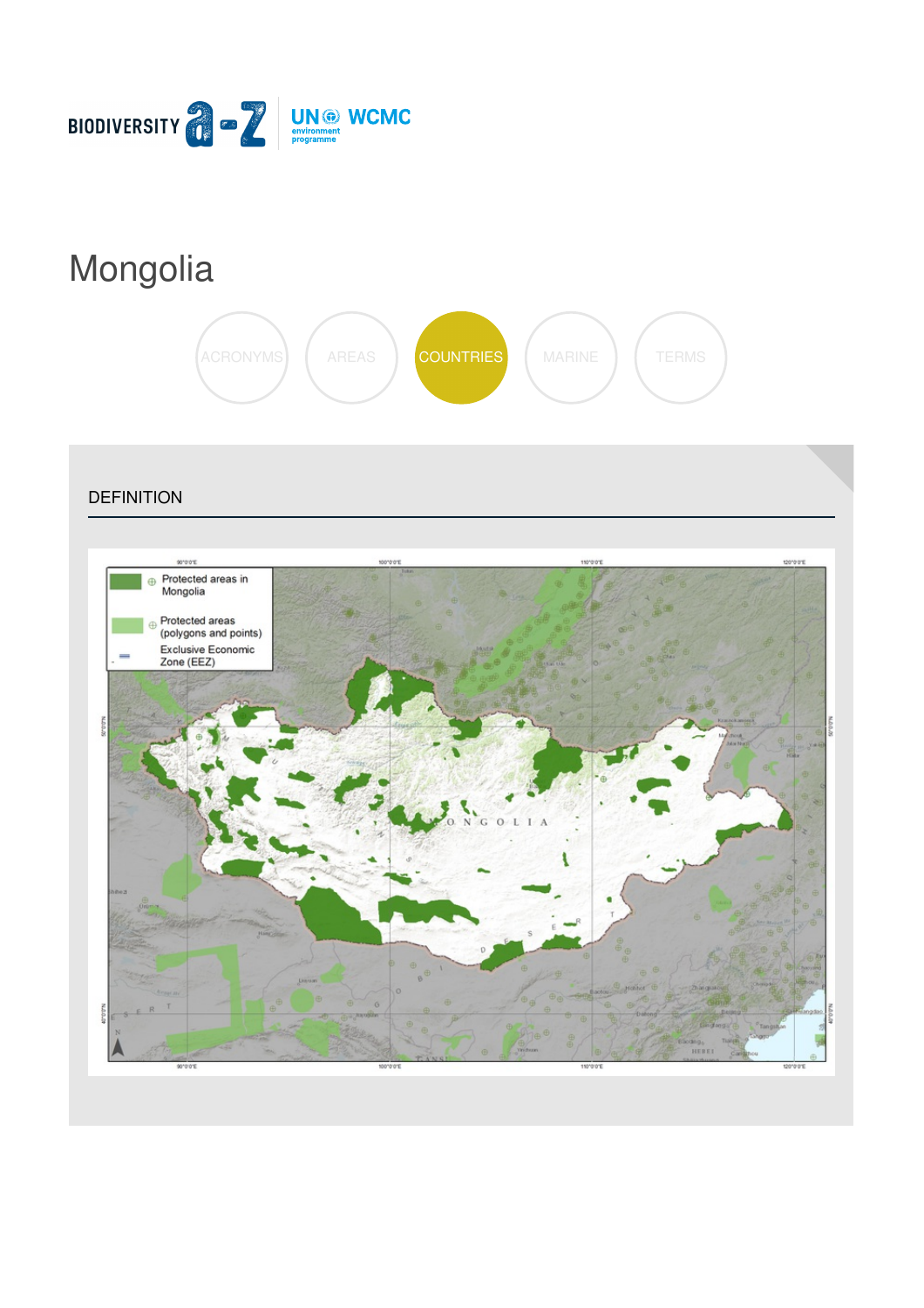# [PROTECTED](javascript:void(0)) AREAS

| Protected areas designated under international conventions and agreements |   |  |
|---------------------------------------------------------------------------|---|--|
| <b>World Heritage sites</b>                                               | ✔ |  |
| Natural                                                                   | ✔ |  |
| Cultural                                                                  | ✔ |  |
| <b>Mixed</b>                                                              |   |  |
| Ramsar sites (Wetlands of International Importance)                       | ✔ |  |
| <b>Man and the Biosphere Reserves</b>                                     | ✔ |  |
| National-level protected areas                                            |   |  |
| <b>IUCN Protected Area Management Categories</b>                          | ✔ |  |
| $l$ a                                                                     | ✔ |  |
| $\underline{\mathsf{lb}}$                                                 | ✔ |  |
| Щ                                                                         | ✔ |  |
| Ш                                                                         | ✔ |  |
| <u>IV</u>                                                                 |   |  |
| $\underline{\mathsf{V}}$                                                  |   |  |
| $\underline{V}$                                                           |   |  |
| Not Assigned or Not Reported                                              |   |  |

### BIODIVERSITY [DESIGNATIONS](javascript:void(0))

Biodiversity designations represent the sites or regions that have been identified as important for biodiversity conservation due to their biological uniqueness or the high threat that they face. A plethora of different approaches have been promoted by conservation organisations and researchers in order to guide decisions about where to invest in biodiversity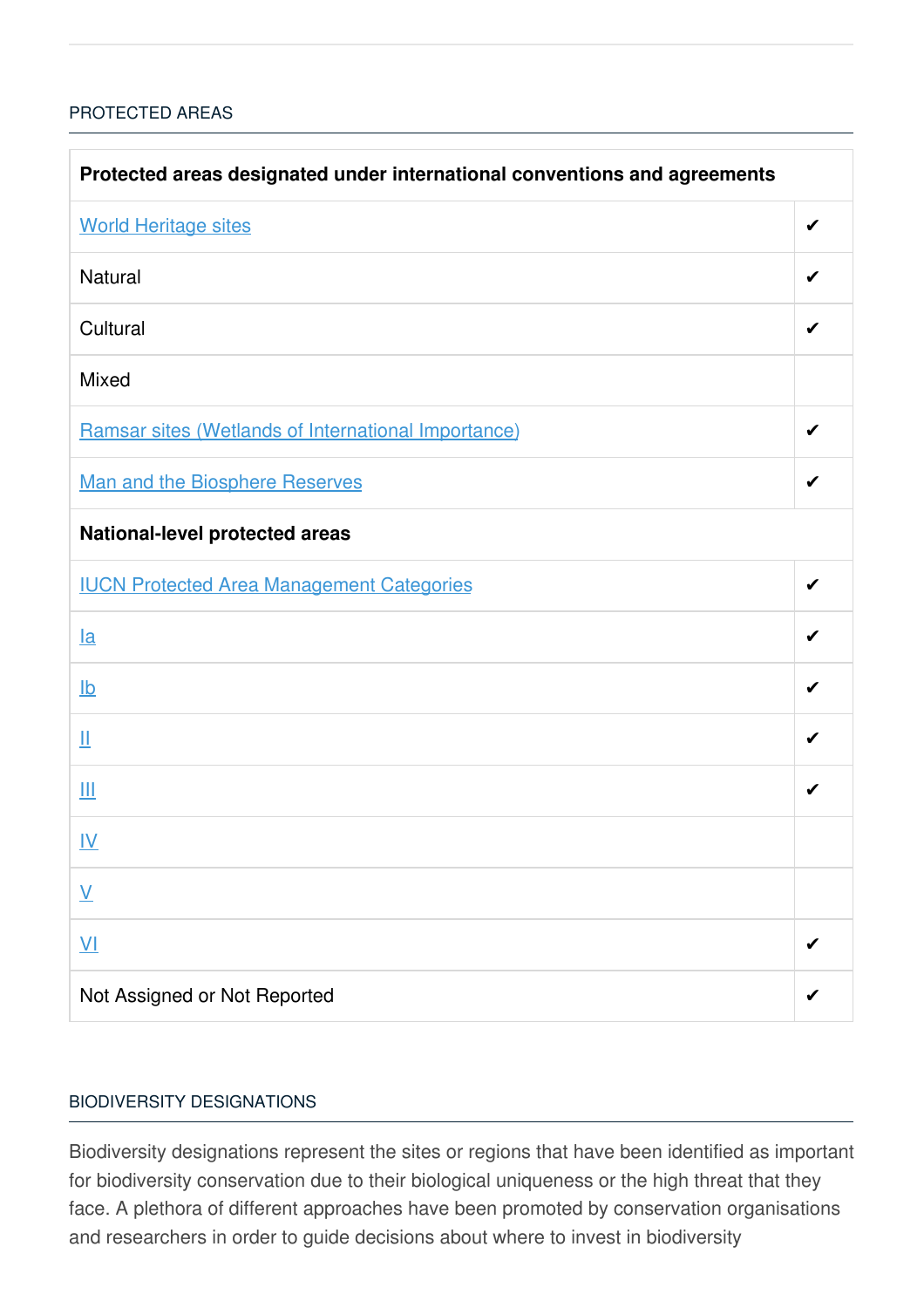conservation. These approaches use globally consistent criteria and available data in order to identify and classify sites. The designations themselves do not confer protected area status, but many of the sites identified may partly or fully overlap with a protected area designation on-ground.

| <b>Key Biodiversity Areas</b>             | ✔ |
|-------------------------------------------|---|
| <b>Alliance for Zero Extinction Sites</b> |   |
| <b>Crisis Ecoregions</b>                  | ✔ |
| <b>Centres of Plant Diversity</b>         | ✔ |
| <b>Endemic Bird Areas</b>                 |   |
| <b>Global 200 Ecoregions</b>              | ✔ |
| <b>High Biodiversity Wilderness Areas</b> |   |
| <b>Intact Forest Landscapes</b>           | ✔ |
| <b>Last of the Wild</b>                   | ✔ |

# [CONVENTIONS](javascript:void(0)) AND TREATIES

Important conventions and multi-lateral agreements that relate to biodiversity and the environment.

| <b>Convention on Biological Diversity (CBD)</b>                                                   | <b>Ratification</b>  |
|---------------------------------------------------------------------------------------------------|----------------------|
| <b>Convention on International Trade in Endangered Species of Wild Fauna</b><br>and Flora (CITES) | Accession            |
| <b>Convention on the Conservation of Migratory Species of Wild Animals</b><br>(CMS)               | Party                |
| International Convention for the Regulation of Whaling (ICRW)                                     | Adherence            |
| <b>International Plant Protection Convention (IPPC)</b>                                           | Contracting<br>party |
| <b>International Convention for the Prevention of Pollution from Ships</b>                        | H: III; IV; V;       |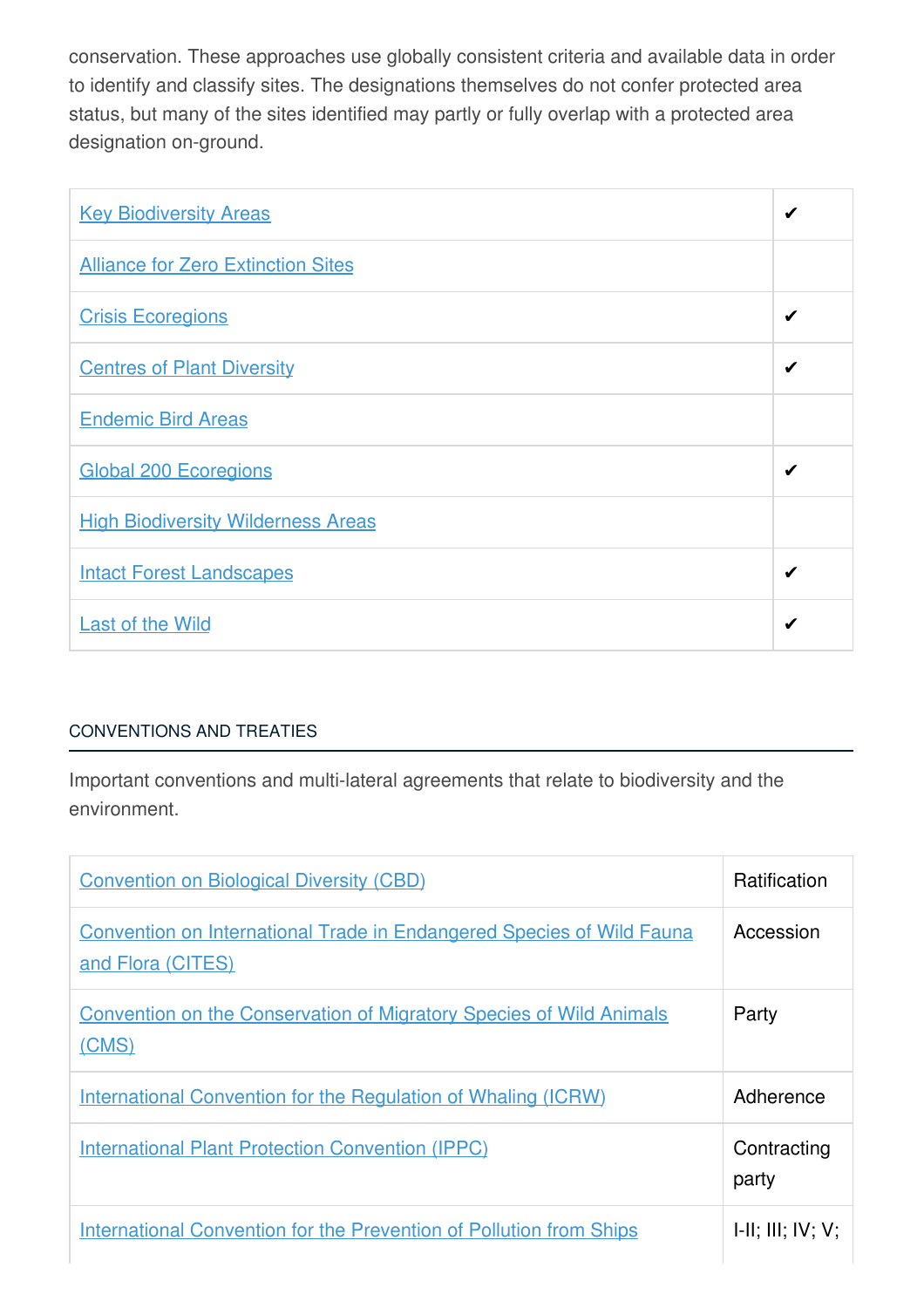| (MARPOL Convention)                                                                               | VI                  |
|---------------------------------------------------------------------------------------------------|---------------------|
| <b>International Treaty on Plant Genetic Resources for Food and Agriculture</b><br>(Plant Treaty) |                     |
| <b>Convention on Wetlands of International Importance (Ramsar Convention)</b>                     | Entry into<br>force |
| United Nations Convention on the Law of the Sea (UNCLOS)                                          | <b>Ratification</b> |
| Chapter XXI 3. Convention on Fishing and Conservation of the Living<br>Resources of the High Seas |                     |
| <b>World Heritage Convention</b>                                                                  | Acceptance          |
| <b>Antarctic Treaty</b>                                                                           | Accession           |

#### OTHER [MEMBERSHIP](javascript:void(0))

| <b>Arctic Council</b>               |        |
|-------------------------------------|--------|
| International Maritime Organisation | Member |
| <b>IPBES</b>                        |        |
| <b>IPCC</b>                         | Member |
| <b>OECD</b>                         |        |

# [REFERENCES](javascript:void(0)) & WEBSITE

Links